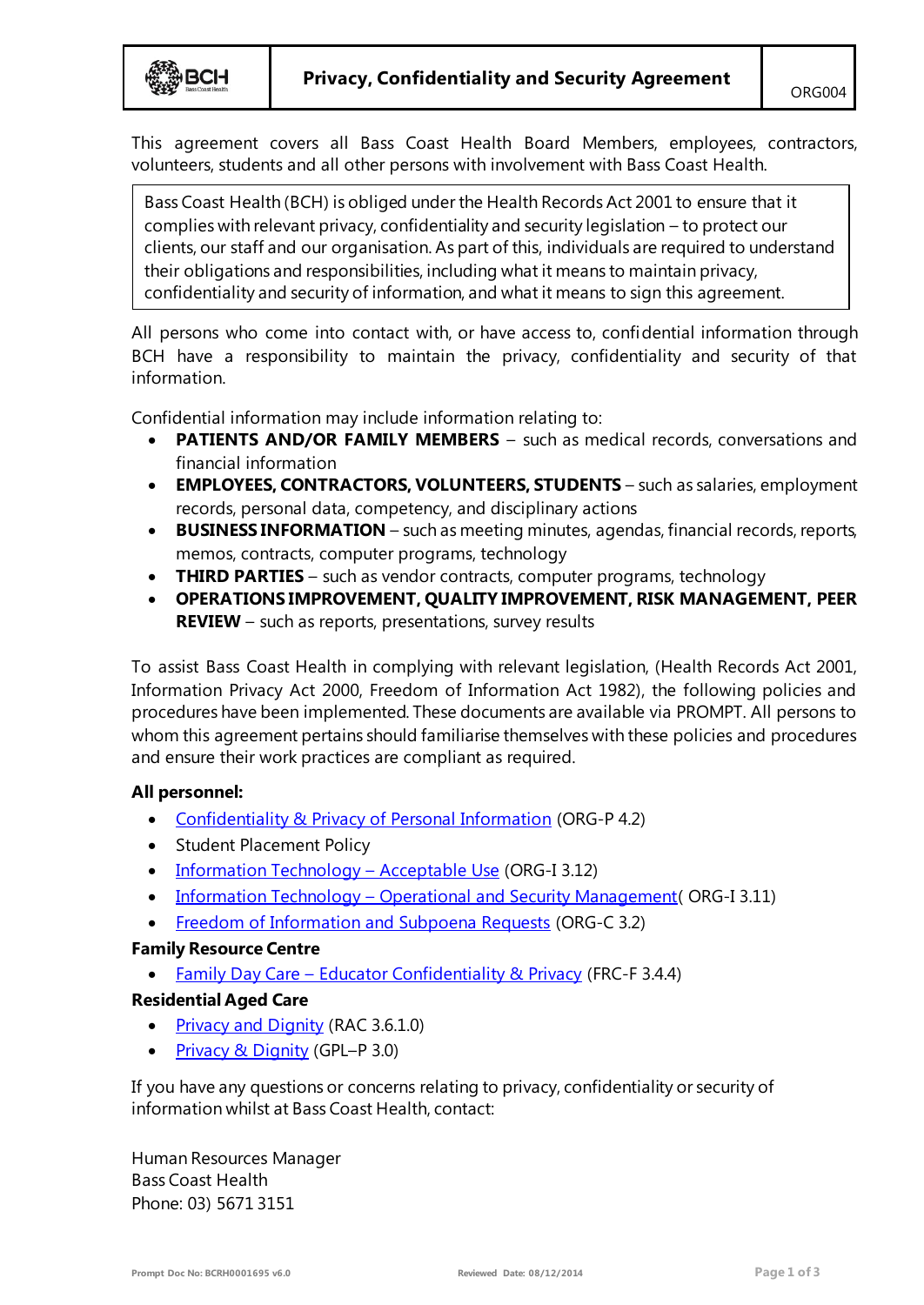

## **Examples of breaches of confidentiality**

### **Accessing information that you do not need to know to perform your role:**

- Unauthorised reading of a patient's medical record or an employee or student file.
- Random searching of BCH database for familiar names and details, such as phone numbers.
- Accessing information on oneself, family, friends, co-workers, colleagues, classmates.
- Reading pathology results of self, family, friends or co-workers, colleagues, classmates.

#### **Divulging personal information without the individual's consent:**

- Discussing or gossiping about patient details in situations unrelated to direct patient care.
- Conducting a conversation relating to patient, student or staff information in a public place.
- Telling a relative or friend about a patient, student or staff member you have seen.
- Discussing confidential information in a public area such as a waiting room, public corridor or dining room.

### **Sharing, copying or changing information without proper authorisation:**

- Making unauthorised changes to a patient's medical record.
- Making unauthorised changes to an employee or student file.
- Copying and forwarding patient, student or staff information to a third party without having consent.

#### **Sharing your password:**

- Telling anyone your password so that they can access your work.
- Telling an unauthorised person the access codes for employee/student files or patient accounts.
- Using unauthorised shared passwords.

#### **Using another person's password:**

- Using some-one else's password to log in to the BCH computer system.
- Unauthorised use of a password to access employee/student files or patient accounts.
- Using a co-worker's/student's application for which you do not have rights after he/she is logged in.

#### **Disclosing patient information without following BCH guidelines:**

- Faxing without including an appropriate fax cover sheet that includes a disclaimer.
- Sending unsecured emails.
- Sending information to home computers via email.

## **Leaving a secure information system (i.e. system that is password protected) unattended while logged on:**

 Allowing a co-worker/colleague/classmate to use a secure system for which he/she does not have access after you have logged in.

#### **Use of Social Media (both Business & Private Use)**

- You must not do anything that may adversely affect your standing as an employee of BCH
- You must support a workplace free of discrimination, harassment and bullying